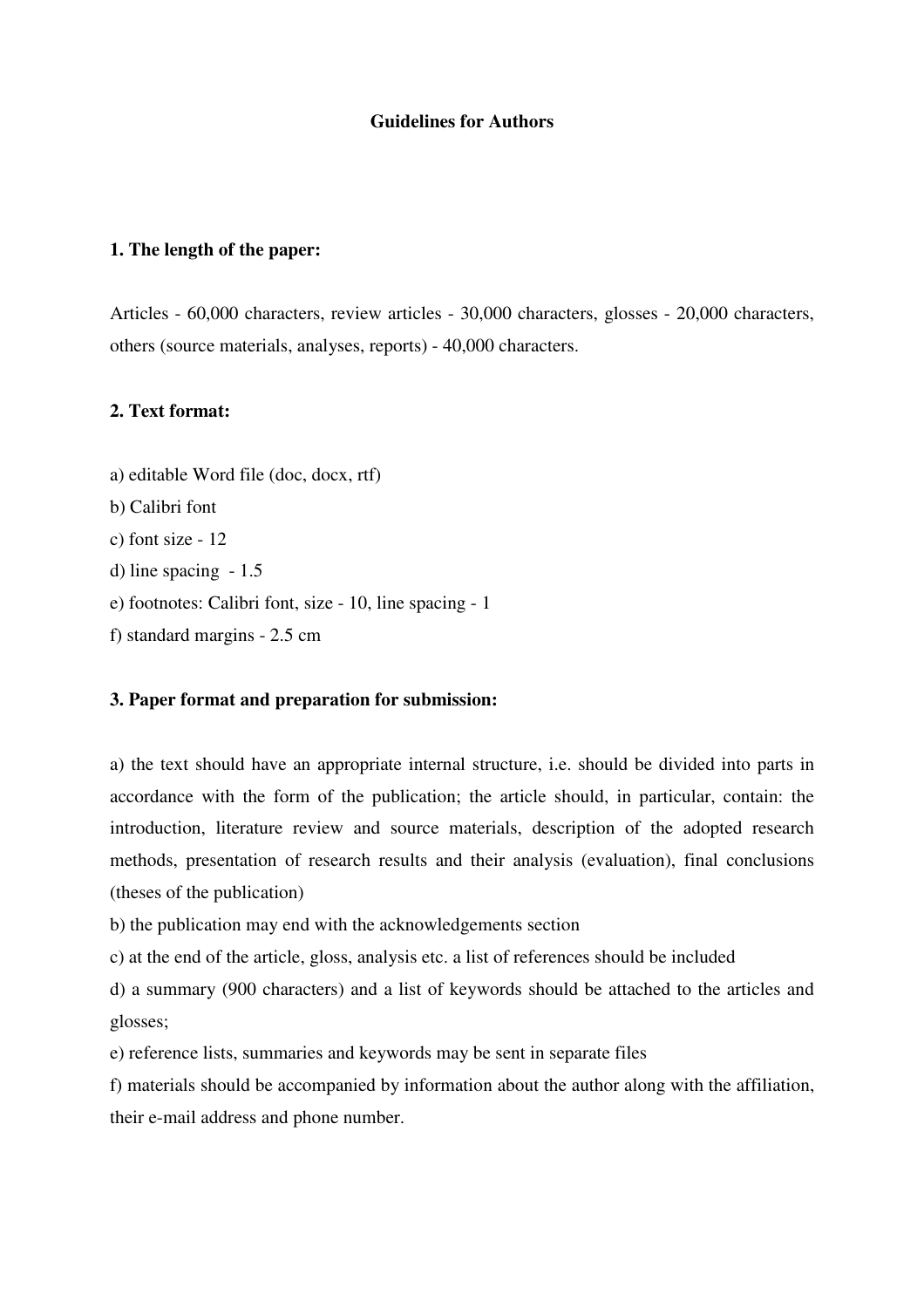## **4. References and footnotes:**

Bibliographic references and footnotes should be provided in the Harvard style, which is commonly used in papers on social and exact sciences and recommended particularly in the cases when content footnotes occur (with numerical references in the text). The Harvard style is the only referencing style recognized by Google Scholar database, especially relevant when it comes to citation.

Bibliographical references included in the main body of the paper follow the order [author's last name + year of publishing + page number]. They are placed directly after the quote or in another place requiring the reference. Full and detailed bibliographic descriptions are given only in the references list at the end of the work. Entries are arranged in alphabetical order by authors' last names.

#### REFERENCING STYLE GUIDE

• Last name without the initials, the year of publication, page number.

[Last name, year]

[Kowalski, 2017]

[Last name, year, page]

[Kowalski, 2017, p.35]

• If the work quoted has two authors, both names and year of publication should be provided.

[Last name 1, Last name 2, year, page]

[Kowalski, Nowak, 2017, p.35]

• If the work has 3-5 authors, please list all of them after the first quotation, and with each subsequent reference entry include only the first author with et al. and the year of publication. If the work has more than five authors, each time one should enter only the last name of the first of them with et al. and the year of publication.[Last name et al., year, page] [Kowalski et al., 2017, p.35]

• If the names of the authors appear in the text, only the year of publication is provided in square brackets.

As is argued by Kowalski [2017] ...

• If references to two different publications look the same, each time one should provide the last names of as many authors as necessary to distinguish the publications.

• If works are quoted by different authors yet with the same last names, the initials of these authors' first names should always be provided in the reference.